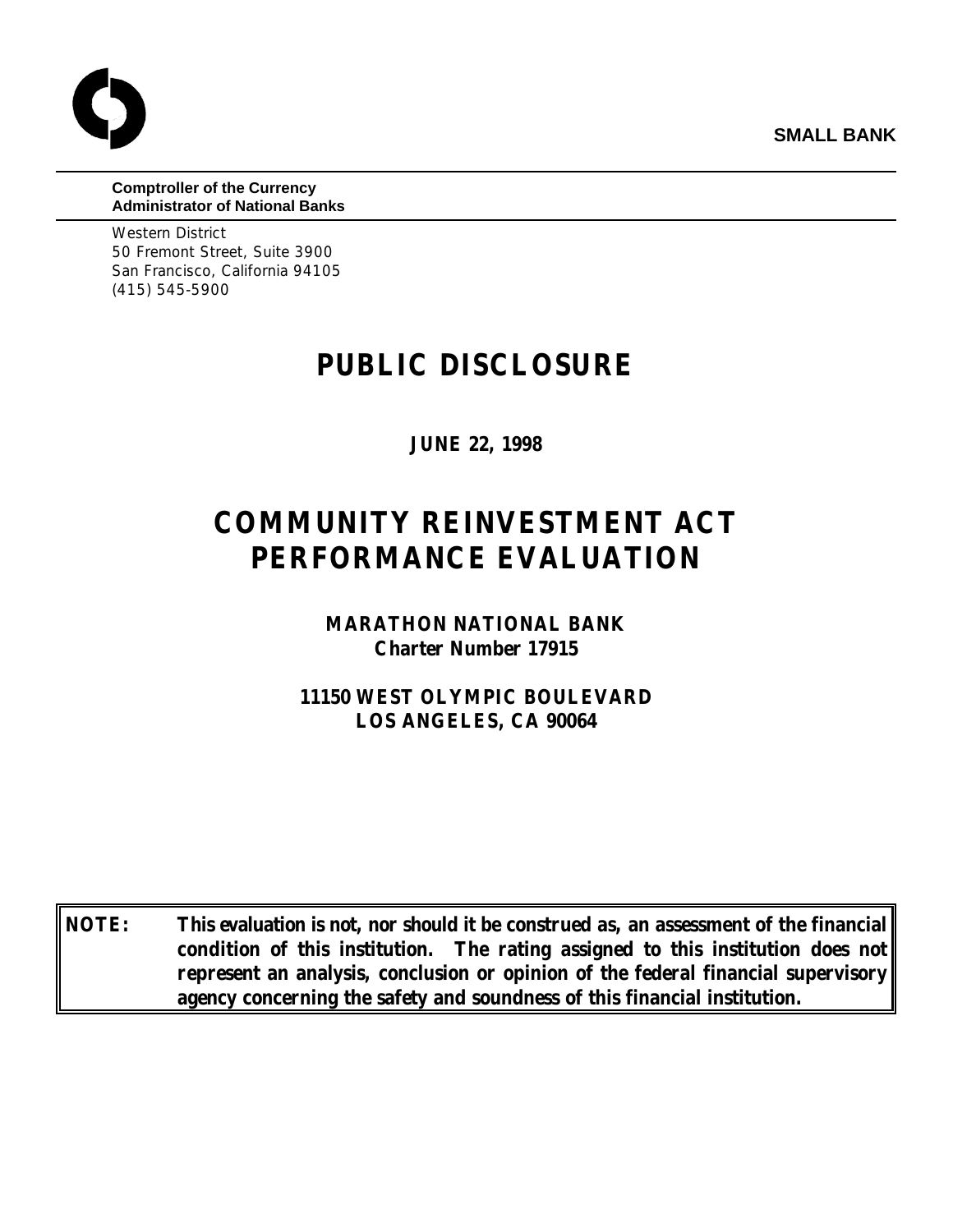# **GENERAL INFORMATION**

*The Community Reinvestment Act (CRA) requires each federal financial supervisory agency to use its authority when examining financial institutions subject to its supervision, to assess the institution's record of meeting the credit needs of its entire community, including low- and moderateincome neighborhoods, consistent with safe and sound operation of the institution. Upon conclusion of such examination, the agency must prepare a written evaluation of the institution's record of meeting the credit needs of its community.* 

*This document is an evaluation of the Community Reinvestment Act (CRA) performance of MARATHON NATIONAL BANK prepared by The Office of the Comptroller of the Currency, the institution's supervisory agency, as of June 22, 1998. The agency rates the CRA performance of an institution consistent with the provisions set forth in Appendix A to 12 CFR Part 25.*

# **INSTITUTION'S CRA RATING:** This institution is rated **"Satisfactory."**

- The Bank's loan-to-deposit ratio meets the standard for satisfactory performance.
- Marathon National Bank's loans are reasonably distributed among businesses of different sizes.
- The bank's loans are reasonably distributed among the geographies at all income levels.
- There were no complaints associated with the bank's performance under the CRA.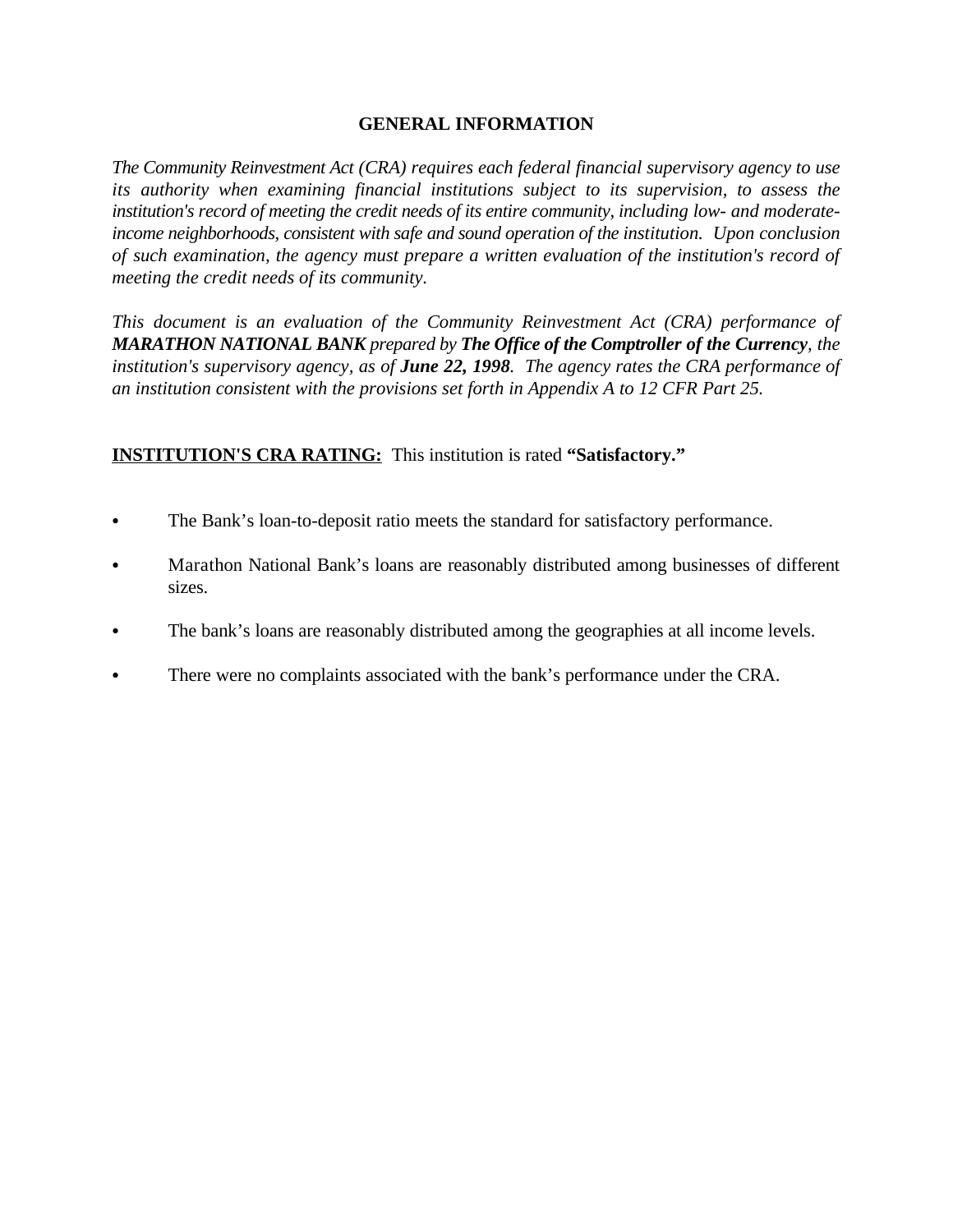#### **DESCRIPTION OF INSTITUTION:**

Marathon National Bank (MNB) is a \$79 million community bank, which was established in August 1983. MNB is wholly-owned by Marathon Bancorp, a one-bank holding company. Marathon Bancorp and MNB are located in one office facility in West Los Angeles, California. The bank issues automated teller machine (ATM) cards, but does not own nor operate any ATMs.

As of December 31, 1997, the bank had \$47 million in loans, comprising 59 percent of the bank's total assets. The loan portfolio is comprised of: 65 percent commercial real estate; 34 percent business; and 1 percent consumer loans. In 1994, the bank changed its focus from real estate to business lending.

Since 1992, the bank has operated under a Formal Administrative document issued by its primary regulator. The document required the bank to improve asset quality and increase capital. As a result, MNB's ability to lend at previous levels was severely challenged. In December 1997, the bank's regulator terminated the Formal Administrative document.

#### **DESCRIPTION OF ASSESSMENT AREA:**

MNB's assessment area (AA) consists of 377 census tracts within the Los Angeles Metropolitan Statistical Area (MSA). The bank did not arbitrarily exclude low- and moderate-income census tracts from the AA. Of the 377 census tracts within the AA, 61 are designated as low-income and 98 as moderate-income. There are also 85 middle-income and 132 upper-income census tracts within the AA. There is one census tract for which the 1990 census reported no income information.

According to the Department of Housing and Urban Development (HUD), the median family income for the AA is \$49,800. Dun and Bradstreet reported a total of 89,554 businesses within the AA, of that number 77 percent or 68,590 of these businesses had sales of less than \$1 million. The largest employers within the AA include the following industries: service; retail trade; finance, insurance and real estate; wholesale trade and manufacturing.

The bank operates in a competitive environment. There are a number of commercial banks, thrifts, credit unions, and other financial service providers competing for the available business within the AA. Competitors range from independent community financial institutions to branches of large financial organizations.

As part of this examination, we considered information obtained from four community contacts. Our contacts indicate that there are needs in the AA for first-time home buyers as well as for traditional and non-traditional small business loans. There is also a need for technical assistance and financial grants. Our contacts included an economic development corporation, an advocacy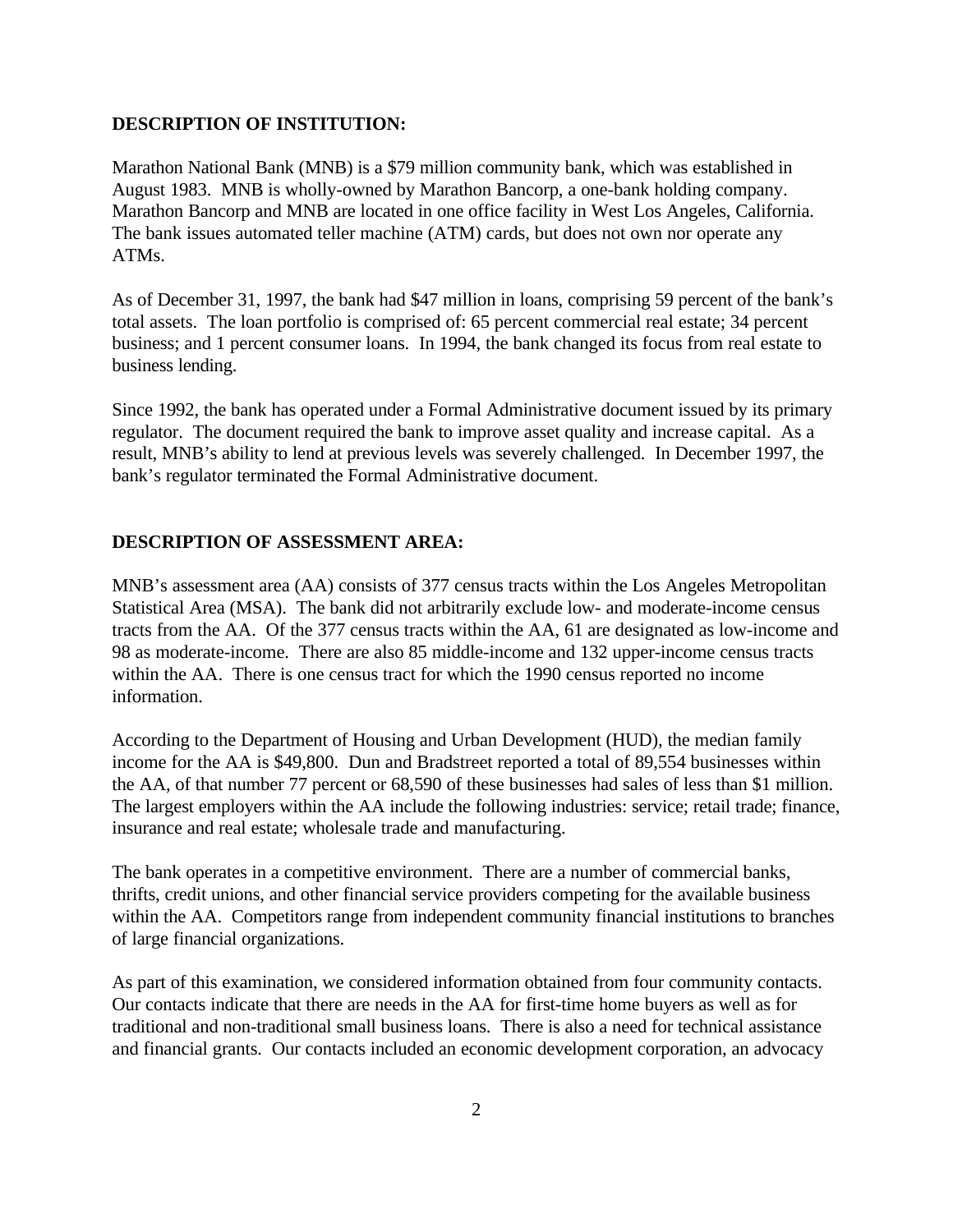organization, a small business government organization, and a minority trade association.

#### **DEFINITIONS:**

**Median Family Income (MFI)** - The median income determined by the United States Census Bureau every ten years and used to determine the income level category of the census tracts.

**Low-Income** - Income levels that are less than 50 percent of the MFI.

**Moderate-Income** - Income levels that are at least 50 percent and less than 80 percent of the MFI.

**Middle-Income** - Income levels that are at least 80 percent and less than 120 percent of the MFI.

**Upper-Income** - Income levels that are 120 percent or more than the MFI.

#### **CONCLUSIONS WITH RESPECT TO PERFORMANCE CRITERIA**:

Our conclusions are based on the bank's lending activity from January 1, 1996, through May 31, 1998. We used loan data developed by the bank and sampled a number of loans to confirm the accuracy of the information and to determine the revenues of the borrowing entities. The sample included 21 commercial real estate and 21 business loans funded within the AA.

#### **LOAN TO DEPOSIT RATIO**

MNB's loan-to-deposit ratio meets the standard for satisfactory performance. The bank's average loan-to-deposit ratio for the eight quarters ended December 31, 1977, was 66 percent. The average ratio for four similarly situated banks for the same period was 58 percent. For purposes of this evaluation, we considered similarly situated banks as those banks which have a similar business focus and are located within the bank's AA.

#### **LENDING TO BORROWERS OF DIFFERENT INCOMES AND BUSINESSES OF DIFFERENT SIZES**

The bank's commercial real estate and business loans are reasonably distributed among businesses of different sizes. Of the loans sampled, 90 percent of the commercial real estate and 76 percent of the business loans are extended to businesses with revenues of less than \$500,000. Refer to the tables below for details. All of the business loans and 90 percent of the commercial real estate loans are for amounts of less than \$1 million.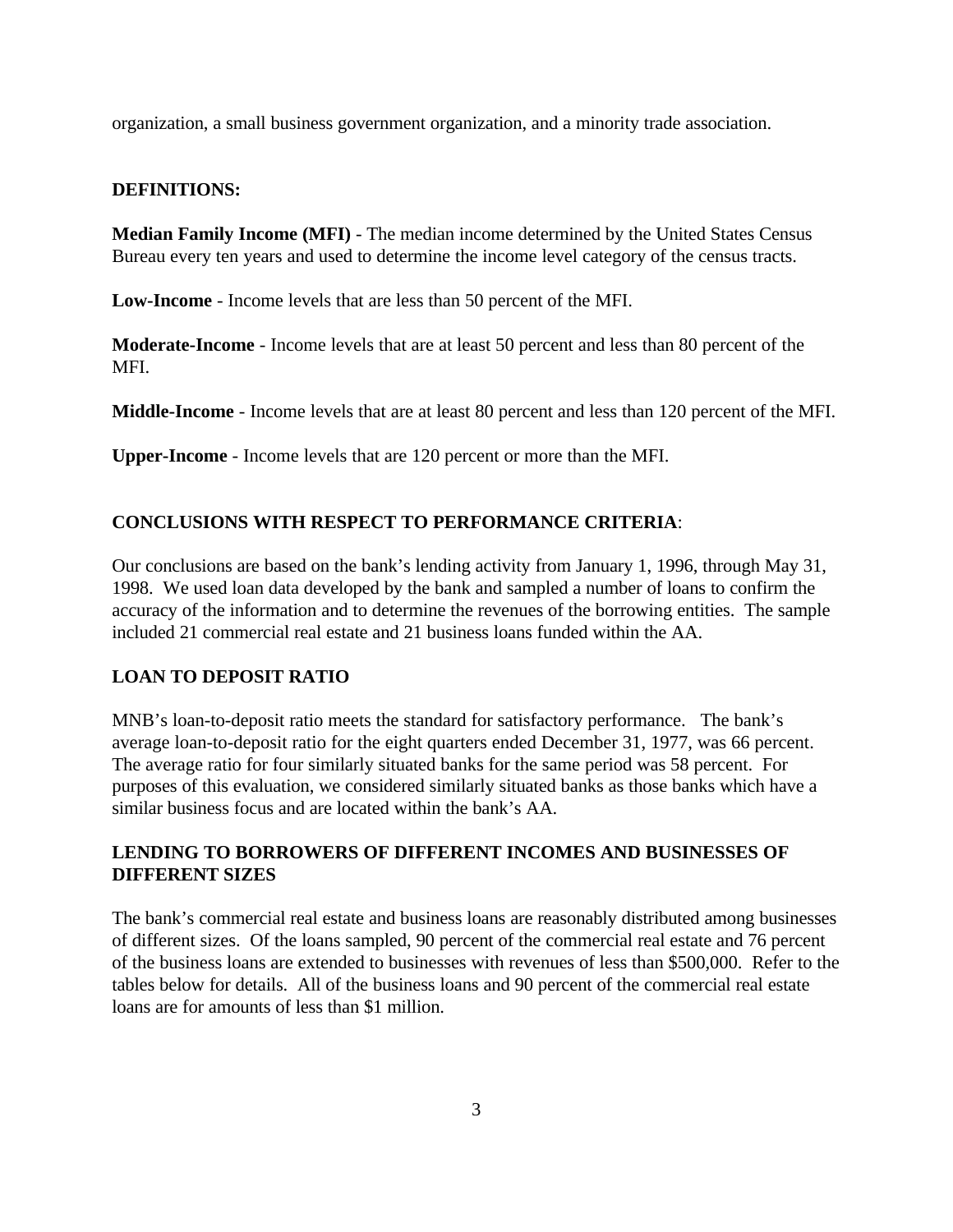We did not perform an analysis of the bank's lending to borrowers of different income levels. An analysis would not be meaningful as the bank funded five consumer loans during this review period.

| <b>Revenues</b>           | <b>Number of Loans</b> | <b>Percent of Loans</b> |
|---------------------------|------------------------|-------------------------|
| $<$ \$100,000             | 8                      | 38%                     |
| > \$100,000< \$250,000    | 8                      | 38%                     |
| $>\$250,000<\$500,000$    | 3                      | 14%                     |
| $>$ \$500,000<\$1,000,000 |                        | 5%                      |
| > \$1,000,000             |                        | 5%                      |
| <b>Total</b>              | 21                     | 100%                    |

# **Distribution of Commercial Real Estate Loans By Revenues Within Assessment Area**

# **Distribution of Business Loans By Revenues Within Assessment Area**

| <b>Business Revenues</b> | <b>Number of Loans</b> | <b>Percent of Loans</b> |
|--------------------------|------------------------|-------------------------|
| $<$ \$100,000            |                        | 5%                      |
| > \$100,000< \$250,000   | 14                     | 66%                     |
| > \$250,000< \$500,000   |                        | 5%                      |
| > \$500,000< \$1,000,000 |                        | 5%                      |
| > \$1,000,000            | 4                      | 19%                     |
| <b>Total</b>             | 21                     | 100%                    |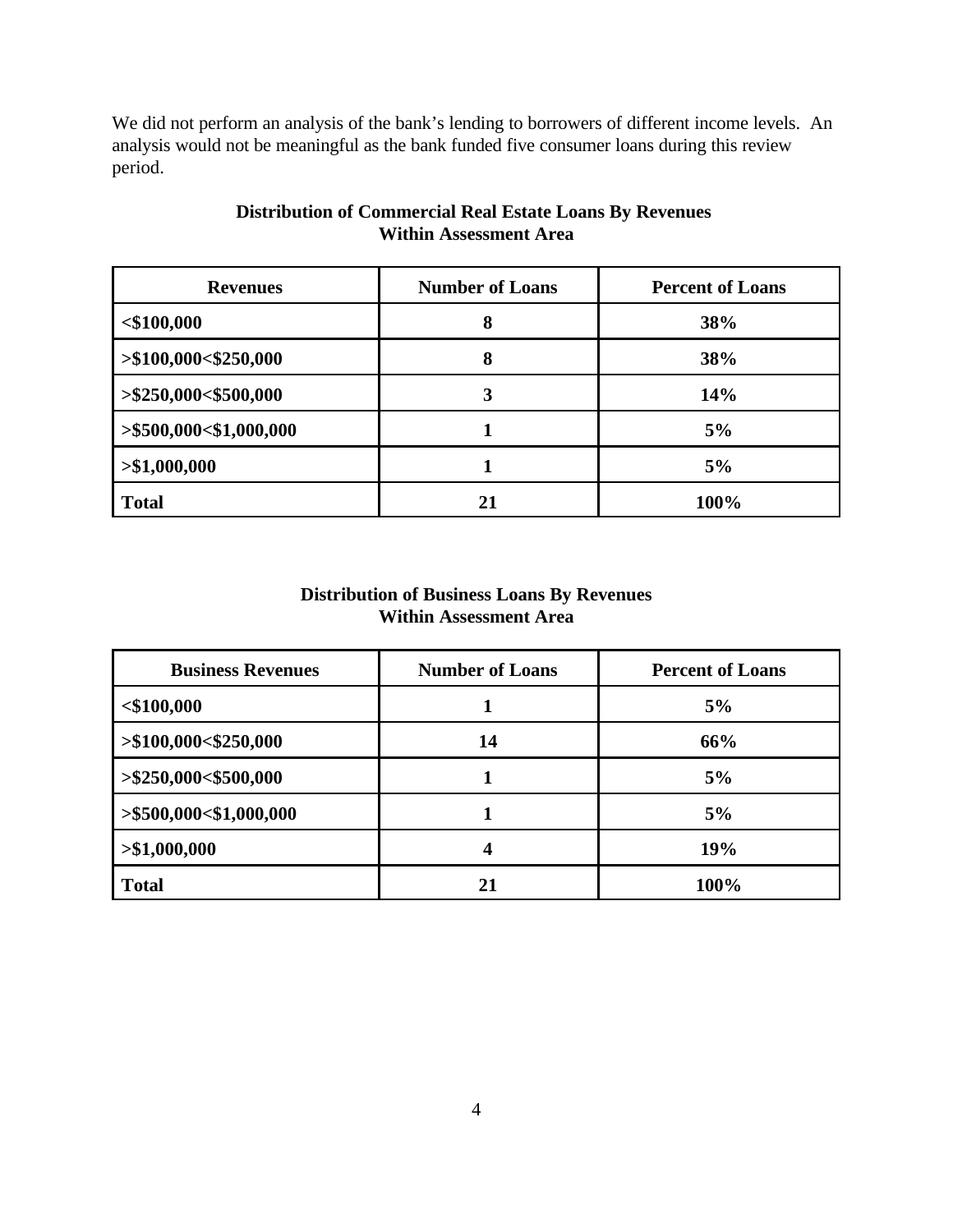#### **GEOGRAPHIC DISTRIBUTION**

The bank's loans are reasonably distributed among the geographies at all income levels within the AA. During the review period, the bank's financial and human resources were severely strained. Management was challenged in their ability to solicit new loans. As a result of these limited resources, MNB funded most of the loans in the AA during the review period to borrowers within a two-mile radius of the bank. Most of the geographies located within that two-mile radius are designated middle- and upper-income. Please refer to the tables below for details.

| Income<br><b>Characteristic of</b><br><b>Census Tracts</b> | <b>Percent of Total</b><br><b>Census Tracts</b> | <b>Number of Loans</b> | <b>Percent of Loans</b> |
|------------------------------------------------------------|-------------------------------------------------|------------------------|-------------------------|
| Low                                                        | 16%                                             | 3                      | 2%                      |
| <b>Moderate</b>                                            | 26%                                             | 16                     | 13%                     |
| <b>Middle</b>                                              | 23%                                             | 41                     | 33%                     |
| <b>Upper</b>                                               | 35%                                             | 64                     | 52%                     |
| <b>Total</b>                                               | 100%                                            | 124                    | 100%                    |

#### **Distribution of Loans By Numbers Within Assessment Area**

#### **Distribution of Loans By Dollars Within Assessment Area**

| Income<br><b>Characteristic of</b><br><b>Census Tracts</b> | <b>Percent of Total</b><br><b>Census Tracts</b> | <b>Loan Dollars</b> | <b>Percent of Loans</b> |
|------------------------------------------------------------|-------------------------------------------------|---------------------|-------------------------|
| Low                                                        | 16%                                             | \$790,699           | 6%                      |
| <b>Moderate</b>                                            | 26%                                             | \$1,447,184         | 10%                     |
| <b>Middle</b>                                              | 23%                                             | \$5,059,365         | 36%                     |
| <b>Upper</b>                                               | 35%                                             | \$6,928,710         | 48%                     |
| <b>Total</b>                                               | 100%                                            | \$14,225,958        | 100%                    |